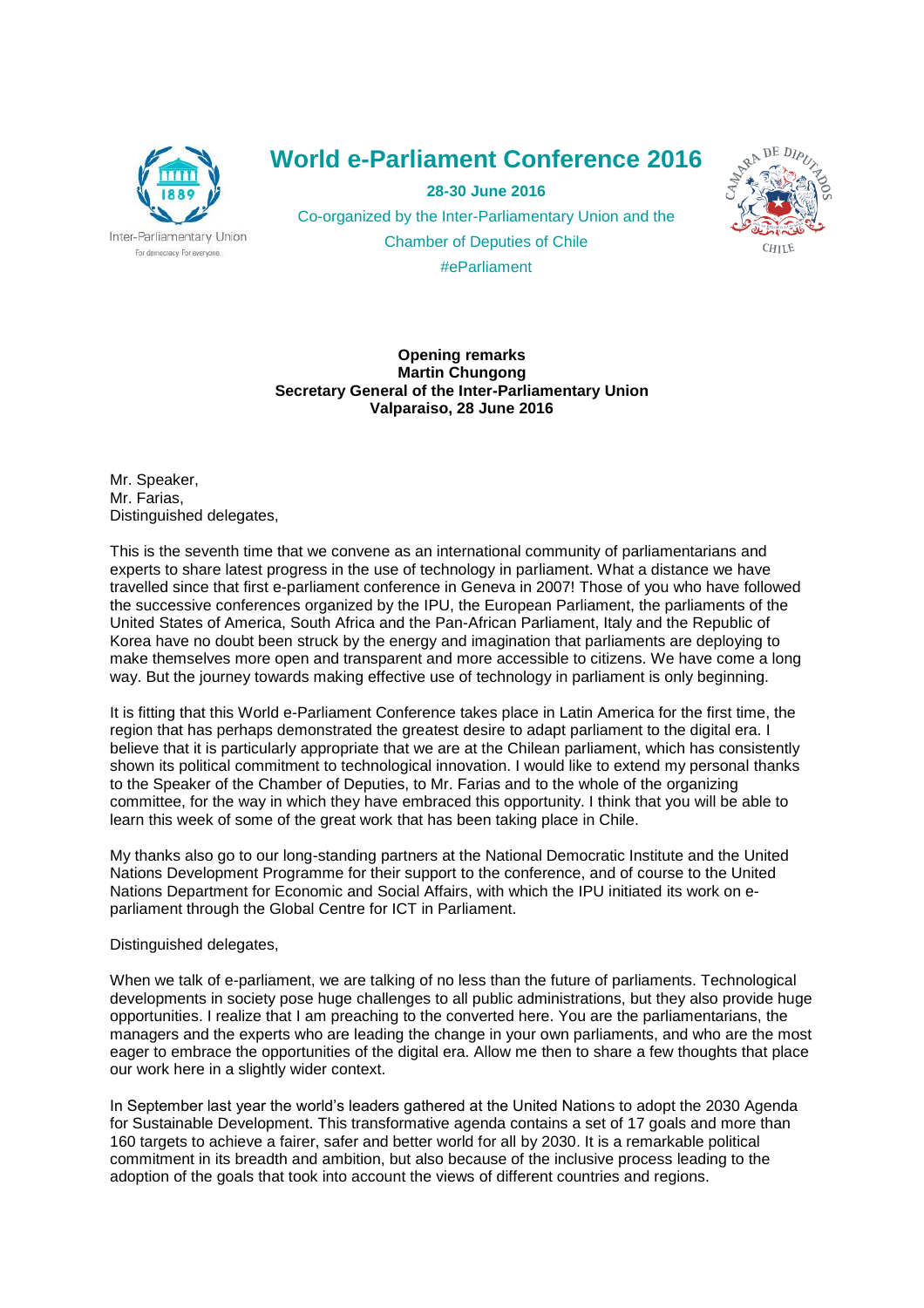The voice of parliaments was heard strongly throughout the preparatory debates. One of the very new elements was the recognition from the international community that sustainable development requires strong institutions: ones that are accountable, transparent and effective, ones that are participative and inclusive in their decision-making processes. These are the fundamental conditions to ensure that decisions are taken in the best interests of the people, and that no-one is left behind. They are also the core values of democratic parliaments.

The Sustainable Development Agenda, and international processes in general, can often seem far removed from the day-to-day concerns of parliaments and the priorities of elected representatives. But they are not. There are no more important issues for parliaments than ensuring that every child can have a high-quality education; that everyone has access to healthcare and employment opportunities. These are issues that citizens and voters care deeply about, and for which they reward or punish governments. And now our governments have made a formal commitment to specific targets. It is the role of parliaments to help them achieve these objectives, and to monitor, question and challenge the progress they make towards the goals.

This is the work that parliaments are doing every day, as they study amendments and vote on laws, carry out inquiries and hold public hearings, scrutinize budget estimates and question officials about expenditures and results. This is why parliaments are so fundamental to the Sustainable Development Agenda. This is why everyone – all of us, and every citizen around the world – has an interest in ensuring that parliaments become stronger, better and in closer contact with the communities they represent.

"Democracy 2030" is the theme that IPU has chosen for this year's International Day of Democracy on 15 September, that we are encouraging every parliament to celebrate. It brings together three related groups of questions. What will our institutions look like in 2030; how will they adapt to the digital era and the changing world around them? Will parliaments be able to build connections with young people or will they be left out of formal politics altogether? And how can we foster the democratic principles that are needed to achieve the development goals to which the world has agreed?

It is of course a challenge for parliaments to keep pace with the rate of change in technology. But changes are underfoot in parliaments as well. New tools allow citizens to see exactly what is being debated in parliament, and how their representatives are voting. Will this help to increase public trust? New experiments are taking place in the legislative process, to find easier ways for people to give their opinion. Will we see a move towards co-creation of the law between citizens and representatives? More data than ever before is available in the public domain, which radically increases the ability of citizens to scrutinize and question public authorities. Will we see new models of citizen oversight emerge, and if so, what will the place of parliament be? Better access to disaggregated data will make it possible to evaluate more accurately the impact of public policy on women and men. Will this finally help to reduce and put an end to gender-based discriminations?

Our aim is to foster conversation in each country about the future of parliament in the digital era. To encourage people to say what kind of parliament they want. And to help them to shape the future with their energy and ideas.

Your work is taking parliament into new territories. A movement towards more open, accessible and accountable parliaments is underway. There is only one direction of change, the question is the pace at which parliaments are able, and willing, to travel.

Of course I can imagine that there must at times be huge frustrations and seemingly insolvable problems that you face in your work. My firm belief is that by working together, with all the stakeholders in our own societies, and within the international community of parliaments, that we can always find a solution.

I would now like to close my remarks by formally launching the 2016 World e-Parliament Report. The report is the product of contributions from 88 national parliaments and more than 30 civil society organizations. It is also the result of the work of a very dedicated team, and I will leave it to the author of the report, Andy Williamson, to present the main findings and conclusions in a few minutes. This fourth edition in the series provides a baseline to track progress in the use of technology in parliaments. It provides a measure of how far we have come as a community, but also how far we still